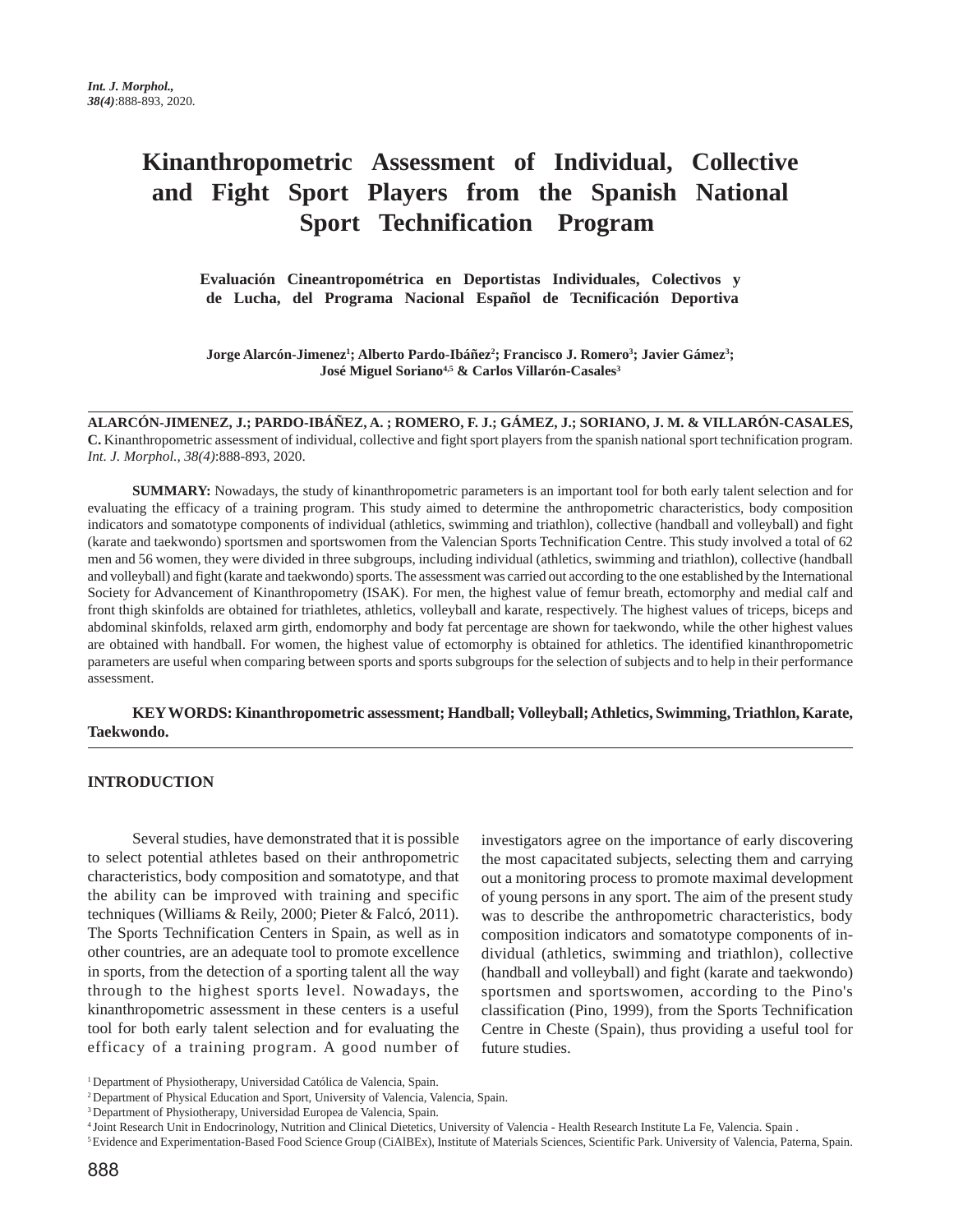## **MATERIAL AND METHOD**

A total of 62 and 56 sportsmen and sportswomen, respectively, participated in this study that was carried out in the Sports Medical Centre in Cheste (Valencia, Spain).

All the athletes assigned to the technification program trained from Monday to Friday, carrying out a double training session two days a week. The subjects were grouped into sports with a predominance of aerobic and cyclic efforts (middle athletics, swimming and triathlon), collective sports with aero-anaerobic efforts and a large number of actions with jumps (handball and volleyball) and wrestling sports, with many actions involving the support on one leg and the kick as a technical element of relevance (karate and taekwondo). The study protocol was approved by the Ethics Review Committee of the Faculty of Sports of the Catholic University of Valencia (Spain). Procedures followed were in accordance with the Ethics standards for human studies. Written, informed consent was obtained from the teen's parent or legal guardian, thereafter they were given, in writing, a full explanation of the aims of the study, its possible hazards, discomfort, and inconveniences. In addition, teens had all the procedures verbally explained to them, together with any possible discomfort they might encounter, using terms and language that they find easy to understand.

The measurements, based on the International Society for Advancementof Kinanthropometry protocol (Marfell-Jones *et al*., 2011), were performed by one accredited technician (level 1) on the right side of the body, regardless of handedness or stance. Measurements were taken twice and variation between them was less than 1 % for body mass, stature, girths and breadths with variability of less than 5 % for skinfolds. Participants wore light clothing and were barefoot. Anthropometric measures included stature (SECA 225, Birmingham, UK), body mass [it was measured to the nearest 0.01 kg using a digital scale (SECA 770, Birmingham, UK)], skinfolds [triceps, subscapular, biceps, iliac crest, supraspinale, abdominal, front thigh and medial calf were measured using calibrated Harpenden callipers (John Bull, British Indicators, West Sussex, UK)], girths [arm flexed and tensed, waist, hip and calf were measured using an anthropometric tape (Lufkin W606PM, Cooper Hand Tools, Tyne & Wear, UK)], bone breadths [humerus and femur were measured using a Holtain anthropometer (Holtain Ltd., Dyfed, UK)]; somatotype was calculated using the Heath Carter somatotype method (Withers *et al*., 1987). Body mass index (BMI) was calculated by dividing the body mass in kilograms by the square of stature (m). Body fat percentage values were calculated using the equation of Yuhasz (Cabañas Armesilla & Esparza Ros, 2009). The technical error of measurement

was taken from studied subjects and calculated for all anthropometric measurements and was less than 3 %, which is within acceptable measurement error (Atkinson, 2003).

The statistical analysis was performed by SPSS software Version 21 (SPSS Inc., Chicago, IL, USA). All data are represented as mean  $\pm$  standard deviation (SD). As the Kolmogorov-Smirnov test reported that some variables did not pass the normality assumption, non-parametric tests were used. Kruskal-Wallis test was used to study differences between sport groups, and thereafter the follow up was performed by the Mann Whitney U-test. A value of  $p < 0.05$ was considered significant.

Statistical analyses were performed by means of SPSS program version 19.0 (SPSS Inc., Chicago, USA).

### **RESULTS**

The mean and the standard deviation values for the anthropometric variables of the individual, collective and fight sports are presented in Tables I, II and III, respectively. For males, the highest values of femur breath, ectomorphy and medial calf and front thigh skinfolds are obtained for triathletes, athletes, volleyball players and karate fighters, respectively. The highest values of triceps, biceps and abdominal skinfolds, relaxed arm girth, endomorphy and body fat percentage are shown for taekwondo fighters, while the other highest values are obtained for handball players. For females, the highest value of ectomorphy is obtained for athletes.

Kruskal-Wallis test was used to establish differences between the groups. A practice effect was found in anthropometric variables between groups. The follow up was performed by Mann Whitney U-tests.

Comparison of individual and collective sports reflected that values of collective sports including BMI (U  $= -2.07$ , p<0.05, r = -0.25), humerus breadth (U = -2.34, p $>0.05$ , r = -0.26), relaxed (U = -2.82, p $< 0.01$ , r = -0.32), and flex arm (U = -2.34, p $> 0.05$ , r = -0.26), waist (U = -2.20, p $>0.05$ , r = -0.25), hip (U = -3.44, p $<0.01$ , r = -0.39) and calf (U = -2.44, p $> 0.05$ , r = -0.27) girth, triceps (U = -3.32, p>0.01, r = -0.37), subscapular (U = -4.45, p>0.05, r =  $-0.50$ ), biceps (U =  $-3.21$ , p $>0.05$ , r =  $-0.36$ ), iliac crest (U =  $-3.53$ , p $>0.01$ , r =  $-0.40$ ), supraespinale (U =  $-3.99$ , p $>0.05$ ,  $r = -0.45$ ), abdominal (U = -3.72, p $> 0.01$ ,  $r = -0.42$ ), front thigh (U = -3.10, p>0.01, r = -0.35) and medial calf (U = -4.44, p $>0.01$ , r = -0.50) skinfolds, body fat (U = -2.35,  $p<0.05$ ,  $r = -0.15$ ) and endomorphy (U = -3.77, p $>0.05$ ,  $r =$ -0.42) than those of studied individual sports.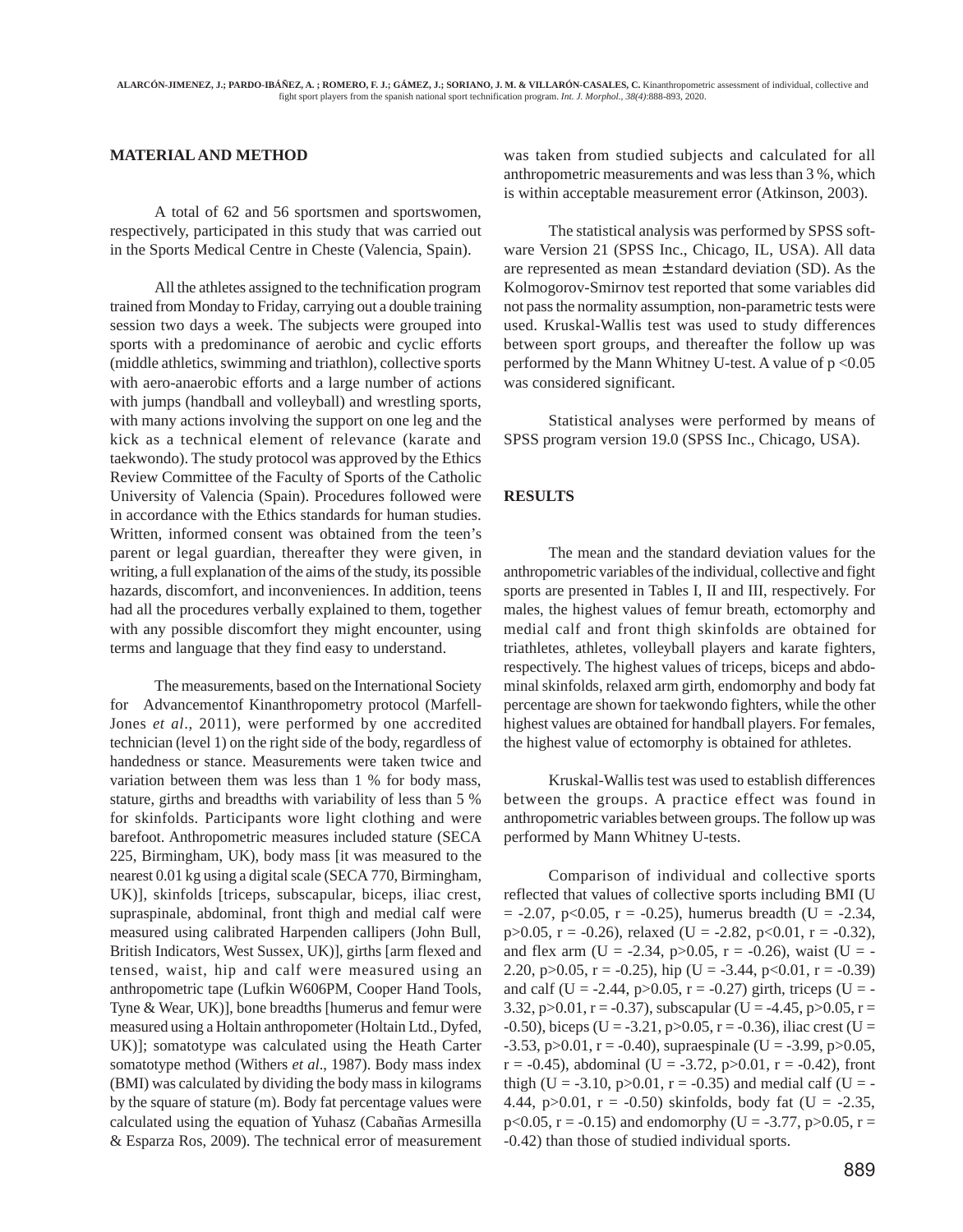Comparison of individual and fight sports shown that values of fight sports including triceps ( $U = -3.54$ , p $>0.001$ ,  $r = -0.40$ ), biceps (U =  $-3.29$ , p $> 0.005$ , r =  $-0.37$ ), iliac crest  $(U = -2.59, p > 0.05, r = -0.30)$ , supraespinale  $(U = -2.75,$ p>0.005, r = -0.31), abdominal (U = -2.38, p>0.05, r = -0.27), front thigh (U = -3.03, p $>$ 0.005, r = -0.35) and medial calf (U = -3.06, p $> 0.005$ , r = -0.35) and endomorphy (U = -3.52, p $>0.001$ , r = -0.40) were significantly higher values than those of studied individual sports, while only humerus breadth values (U = -2.15, p<0.05, r=-0.25) in individual sports were significantly higher than those of fight sports.

Finally, comparison of collective sports and fight sports indicated that values of collective sports including BMI  $(U = -2.01, p<0.05, r = -0.23)$ , humerus  $(U = -3.95, p<0.001,$  $r = -0.44$ ) and femur (U = -2.55, p<0.05, r = -0.29) breadth, relaxed (U = -3.27, p<0.005, r = -0.37), and flex arm (U = -3.38, p<0.005, r = -0.38), waist (U = -2.70, p<0.05, r = -0.30), hip (U = -2.29, p<0.05, r = -0.26) and calf (U = -2.85, p<0.05,  $r = -0.32$ ) girths, subscapular (U = -2.90, p<0.005, r = -0.33) and medial calf (U = -2.09, p<0.05, r = -0.23) skinfolds and mesomorphy (U =  $-1.98$ , p<0.05, r =  $-0.22$ ) were significantly higher than those of the studied fight sports.

Table I. Skill and anthropometric variables of individual sports subgroups (mean±SD).

| Measure<br>Professional    | Athletics       |                  | Swimming          |                 | Triathlon                  |                 |
|----------------------------|-----------------|------------------|-------------------|-----------------|----------------------------|-----------------|
|                            | Female $(n=6)$  | Male $(n=6)$     | Female<br>$(n=5)$ | Male $(n=8)$    | <b>F</b> emal e<br>$(n=4)$ | Male $(n=9)$    |
| Body mass (kg)             | $51.1 \pm 6.1$  | $56.5 \pm 14.6$  | $57.0 \pm 2.9$    | $60.0 \pm 5.1$  | $51.1 \pm 7.1$             | $64.9 \pm 10.8$ |
| Stature (cm)               | $161.8 \pm 4.2$ | $170.5 \pm 16.1$ | $160.7 \pm 6.0$   | $172.4 \pm 4.0$ | $159.4 \pm 4.9$            | $174.0 \pm 8.3$ |
| Body mass index (BMI)      | $19.5 \pm 1.9$  | $19.1 \pm 2.3$   | $22.1 \pm 1.9$    | $20.2 \pm 1.1$  | $20.1 \pm 2.2$             | $21.3 \pm 2.4$  |
| Triceps skinfold (mm)      | $11.7 \pm 2.9$  | $7.9 \pm 1.0$    | $13.7 \pm 5.3$    | $8.3 \pm 1.4$   | $13.4 \pm 4.7$             | $7.5 \pm 2.9$   |
| Subscapular skinfold (mm)  | $7.8 \pm 1.7$   | $6.3 \pm 1.4$    | $10.4 \pm 3.7$    | $8.7 \pm 3.0$   | $9.4 \pm 4.1$              | $8.2 \pm 2.6$   |
| Biceps skinfold (mm)       | $4.2 \pm 0.7$   | $3.1 \pm 0.2$    | $6.0 \pm 1.7$     | $4.7 \pm 2.0$   | $5.8 \pm 2.2$              | $4.1 \pm 0.7$   |
| Iliac crest skinfold (mm)  | $11.8 \pm 2.9$  | $6.9 \pm 1.5$    | $17.2 \pm 8.1$    | $10.4 \pm 3.5$  | $16.2 \pm 5.6$             | $11.5 \pm 4.7$  |
| Supraspinale skinfold (mm) | $8.3 \pm 2.1$   | $4.9 \pm 0.7$    | $12.1 \pm 6.0$    | $7.2 \pm 2.4$   | $10.4 \pm 3.0$             | $7.2 \pm 2.9$   |
| Abdominal skinfold (mm)    | $13.7 \pm 3.4$  | $7.4 \pm 1.6$    | $14.9 \pm 6.3$    | $9.8 \pm 3.5$   | $16.1 \pm 4.9$             | $9.7 \pm 3.4$   |
| Front thigh skinfold (mm)  | $16.6 \pm 2.2$  | $10.6 \pm 3.7$   | $20.4 \pm 7.3$    | $11.5 \pm 1.8$  | $21.4 \pm 5.8$             | $11.7 \pm 2.5$  |
| Medial calf skinfold (mm)  | $11.0 \pm 2.8$  | $7.1 \pm 2.2$    | $10.3 \pm 3.0$    | $9.4 \pm 2.0$   | $10.9 \pm 4.4$             | $8.4 \pm 2.0$   |
| Relaxed arm girth (cm)     | $24.0 \pm 1.7$  | $24.7 \pm 3.0$   | $27.1 \pm 2.8$    | $26.4 \pm 1.3$  | $24.5 \pm 2.0$             | $26.9 \pm 3.1$  |
| Flexed arm girth (cm)      | $24.7 \pm 1.7$  | $25.9 \pm 3.4$   | $27.8 \pm 2.1$    | $28.3 \pm 1.2$  | $25.1 \pm 1.5$             | $28.8 \pm 3.3$  |
| Waist girth (cm)           | $66.2 \pm 3.6$  | $70.2 \pm 6.4$   | $69.5 \pm 5.0$    | $72.8 \pm 4.0$  | $66.8 \pm 4.6$             | $72.6 \pm 5.6$  |
| Gluteal girth (cm)         | $89.9 \pm 4.7$  | $88.4 \pm 8.9$   | $90.3 \pm 6.8$    | $86.1 \pm 4.3$  | $91.2 \pm 7.4$             | $90.3 \pm 7.3$  |
| Calf girth (cm)            | $29.0 \pm 1.4$  | $28.7 \pm 3.2$   | $33.2 \pm 1.5$    | $34.0 \pm 1.1$  | $32.5 \pm 1.7$             | $34.7 \pm 3.5$  |
| Humerus breadth (cm)       | $5.6 \pm 0.3$   | $6.6 \pm 0.5$    | $5.8 \pm 0.2$     | $6.6 \pm 0.4$   | $5.5 \pm 0.3$              | $6.3 \pm 0.6$   |
| Femur breadth (cm)         | $8.8 \pm 0.4$   | $9.7 \pm 0.6$    | $9.0 \pm 0.6$     | $9.9 \pm 0.6$   | $8.8 \pm 0.7$              | $10.5 \pm 2.3$  |
| Endomorphy                 | $2.9 \pm 0.7$   | $1.8 \pm 0.2$    | $3.8 \pm 1.7$     | $2.3 \pm 0.7$   | $3.6 \pm 1.2$              | $2.2 \pm 0.9$   |
| Mesomorphy                 | $2.3 \pm 0.7$   | $2.9 \pm 0.9$    | $4.0 \pm 1.3$     | $4.0 \pm 0.9$   | $3.1 \pm 0.9$              | $4.1 \pm 2.0$   |
| Ectomorphy                 | $3.4 \pm 1.0$   | $4.2 \pm 1.2$    | $2.0 \pm 1.1$     | $3.7 \pm 0.6$   | $2.9 \pm 1.2$              | $3.2 \pm 1.1$   |
| Sum of six skinfolds (mm)  | $69.3 \pm 10.3$ | $44.3 \pm 5.5$   | $81.8 \pm 29.9$   | $54.9 \pm 12.1$ | $81.5 \pm 21.6$            | $52.7 \pm 14.7$ |
| Body fat percentage        | $29.8 \pm 0.7$  | $29.0 \pm 1.2$   | $30.8 \pm 1.1$    | $29.2 \pm 0.5$  | $30.2 \pm 0.8$             | $29.6 \pm 1.0$  |

#### **DISCUSSION**

No major differences exist for individual sports between the anthropometrical values herein (Table I) and formerly published reports for males (Ackland *et al*., 1998; Silva *et al*., 2012) and females (Ackland *et al*.; Lentini *et al*., 2004; Silva *et al*.). Our study reflected similar values in the somatotype and body composition among swimmers and

athletes as those published in the study by Leake & Carter (2007) that evaluated triathletes, swimmers and athletes. Male and female swimmers are characterized as mesomorphic-ectomorph and mesomorphic-endomorph, respectively (Table I). Similar results to other reports were obtained for weight, stature and BMI for male and female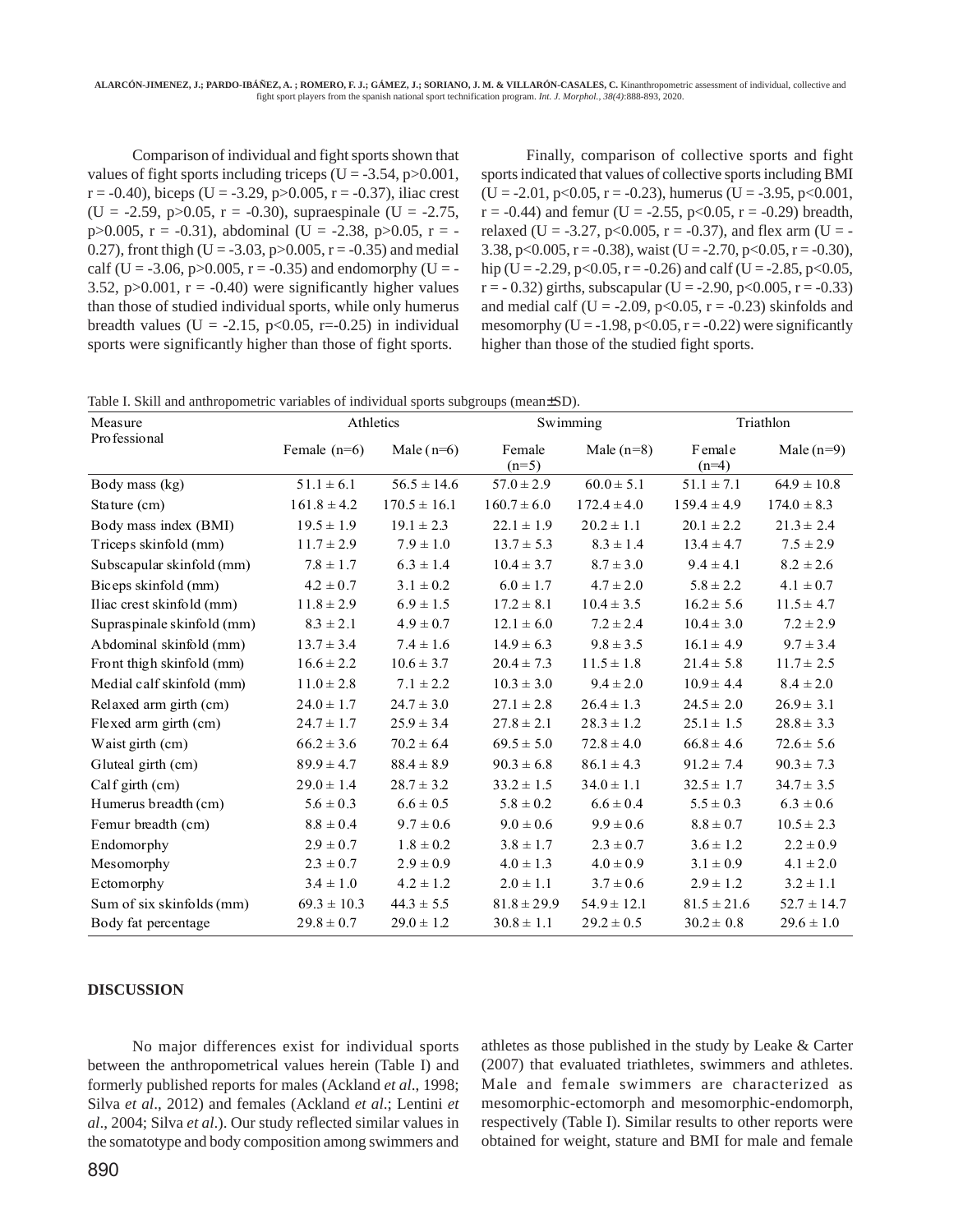| Measure Professional       | Handball         |                 | Volleyball       |                  |  |
|----------------------------|------------------|-----------------|------------------|------------------|--|
|                            | Female $(n=6)$   | Male $(n=11)$   | Female $(n=15)$  | Male $(n=9)$     |  |
| Body mass (kg)             | $63.0 \pm 8.2$   | $71.2 \pm 12.7$ | $58.5 \pm 7.4$   | $65.5 \pm 11.8$  |  |
| Stature (cm)               | $166.6 \pm 5.8$  | $179.5 \pm 6.5$ | $164.9 \pm 4.2$  | $173.5 \pm 14.1$ |  |
| Body mass index (BMI)      | $22.7 \pm 2.9$   | $22.0 \pm 3.5$  | $21.5 \pm 2.5$   | $21.6 \pm 2.1$   |  |
| Triceps skinfold (mm)      | $16.4 \pm 4.8$   | $10.9 \pm 5.2$  | $15.2 \pm 5.1$   | $11.5 \pm 3.8$   |  |
| Subscapular skinfold (mm)  | $13.6 \pm 4.0$   | $10.3 \pm 4.2$  | $13.4 \pm 5.6$   | $9.8 \pm 2.7$    |  |
| Biceps skinfold (mm)       | $7.5 \pm 1.5$    | $5.2 \pm 2.3$   | $8.3 \pm 5.3$    | $4.6 \pm 1.2$    |  |
| Iliac crest skinfold (mm)  | $22.3 \pm 3.2$   | $15.7 \pm 8.3$  | $20.9 \pm 8.6$   | $12.1 \pm 5.1$   |  |
| Supraspinale skinfold (mm) | $16.4 \pm 5.5$   | $10.6 \pm 6.5$  | $15.9 \pm 7.2$   | $9.8 \pm 4.7$    |  |
| Abdominal skinfold (mm)    | $22.7 \pm 4.8$   | $13.6 \pm 7.4$  | $21.9 \pm 8.2$   | $12.8 \pm 4.8$   |  |
| Front thigh skinfold (mm)  | $26.7 \pm 4.9$   | $13.2 \pm 4.7$  | $23.3 \pm 5.7$   | $14.8 \pm 2.5$   |  |
| Medial calf skinfold (mm)  | $17.9 \pm 1.8$   | $8.9 \pm 2.4$   | $19.1 \pm 6.6$   | $12.1 \pm 2.8$   |  |
| Relaxed arm girth (cm)     | $27.5 \pm 2.4$   | $28.6 \pm 3.0$  | $27.2 \pm 2.6$   | $27.1 \pm 2.3$   |  |
| Flexed arm girth (cm)      | $28.1 \pm 2.1$   | $30.1 \pm 2.9$  | $27.4 \pm 2.1$   | $28.9 \pm 2.5$   |  |
| Waist girth (cm)           | $73.9 \pm 7.2$   | $78.5 \pm 8.0$  | $71.8 \pm 6.8$   | $71.5 \pm 7.0$   |  |
| Gluteal girth (cm)         | $95.8 \pm 6.7$   | $96.0 \pm 7.3$  | $96.0 \pm 5.1$   | $91.8 \pm 8.3$   |  |
| Calf girth $(cm)$          | $34.3 \pm 3.4$   | $35.4 \pm 4.2$  | $34.0 \pm 1.6$   | $32.6 \pm 3.2$   |  |
| Humerus breadth (cm)       | $6.1 \pm 0.6$    | $7.0 \pm 0.6$   | $6.1 \pm 0.6$    | $6.8 \pm 0.4$    |  |
| Femur breadth (cm)         | $9.4 \pm 0.5$    | $10.2 \pm 1.2$  | $9.4 \pm 0.6$    | $10.0 \pm 0.7$   |  |
| Endomorphy                 | $4.7 \pm 1.2$    | $3.0 \pm 1.4$   | $4.5 \pm 1.5$    | $3.0 \pm 0.9$    |  |
| Mesomorphy                 | $3.8 \pm 1.2$    | $4.2 \pm 1.6$   | $3.8 \pm 1.1$    | $3.8 \pm 1.5$    |  |
| Ectomorphy                 | $2.2 \pm 1.3$    | $3.3 \pm 1.4$   | $2.7 \pm 1.1$    | $3.0 \pm 1.3$    |  |
| Sum of six skinfolds (mm)  | $113.7 \pm 20.7$ | $67.5 \pm 27.8$ | $108.9 \pm 34.8$ | $70.8 \pm 16.2$  |  |
| Body fat percentage        | $30.6 \pm 1.3$   | $29.5 \pm 1.6$  | $30.3 \pm 1.0$   | $29.8 \pm 1.3$   |  |

Table II. Skill and anthropometric variables of collective sports subgroups (mean±SD).

Table III. Skill and anthropometric variables of fight sports subgroup (mean±SD)

| Item                       | Karate           |                  | Taekwondo       |                  |  |
|----------------------------|------------------|------------------|-----------------|------------------|--|
|                            | Female $(n=7)$   | Male $(n=13)$    | Female $(n=13)$ | Male $(n=6)$     |  |
| Body mass (kg)             | $59.2 \pm 10.9$  | $54.2 \pm 12.2$  | $51.7 \pm 6.7$  | $61.4 \pm 17.4$  |  |
| Stature (cm)               | $163.6 \pm 10.1$ | $162.9 \pm 10.6$ | $160.2 \pm 6.8$ | $167.9 \pm 13.1$ |  |
| Body mass index (BMI)      | $21.9 \pm 2.1$   | $20.2 \pm 2.9$   | $20.1 \pm 1.3$  | $21.3 \pm 3.5$   |  |
| Triceps skinfold (mm)      | $14.9 \pm 3.9$   | $11.5 \pm 4.2$   | $13.2 \pm 3.7$  | $13.9 \pm 6.7$   |  |
| Subscapular skinfold (mm)  | $13.3 \pm 6.3$   | $9.1 \pm 4.1$    | $8.4 \pm 2.2$   | $9.4 \pm 3.8$    |  |
| Biceps skinfold (mm)       | $7.7 \pm 0.9$    | $5.8 \pm 3.4$    | $5.1 \pm 0.8$   | $6.1 \pm 3.7$    |  |
| Iliac crest skinfold (mm)  | $21.7 \pm 6.0$   | $14.3 \pm 5.5$   | $15.2 \pm 6.1$  | $13.2 \pm 9.4$   |  |
| Supraspinale skinfold (mm) | $15.4 \pm 7.1$   | $9.3 \pm 5.3$    | $10.4 \pm 3.8$  | $10.1 \pm 6.9$   |  |
| Abdominal skinfold (mm)    | $20.0 \pm 6.9$   | $12.7 \pm 5.3$   | $13.3 \pm 4.0$  | $13.8 \pm 7.7$   |  |
| Front thigh skinfold (mm)  | $25.7 \pm 5.4$   | $15.4 \pm 4.1$   | $19.5 \pm 4.6$  | $14.1 \pm 6.4$   |  |
| Medial calf skinfold (mm)  | $15.1 \pm 4.4$   | $11.5 \pm 3.0$   | $10.9 \pm 2.5$  | $10.9 \pm 3.3$   |  |
| Relaxed arm girth (cm)     | $26.6 \pm 2.5$   | $25.5 \pm 2.7$   | $24.6 \pm 1.6$  | $29.9 \pm 4.0$   |  |
| Flexed arm girth (cm)      | $27.1 \pm 2.2$   | $26.9 \pm 2.9$   | $25.3 \pm 1.6$  | $28.4 \pm 4.1$   |  |
| Waist girth (cm)           | $72.3 \pm 5.7$   | $68.9 \pm 5.9$   | $66.1 \pm 3.8$  | $73.9 \pm 7.8$   |  |
| Gluteal girth (cm)         | $97.3 \pm 7.1$   | $89.5 \pm 7.3$   | $90.1 \pm 4.9$  | $90.8 \pm 10.3$  |  |
| Calf girth (cm)            | $35.6 \pm 1.6$   | $32.0 \pm 4.1$   | $30.7 \pm 2.7$  | $30.2 \pm 3.3$   |  |
| Humerus breadth (cm)       | $5.2 \pm 0.4$    | $5.9 \pm 1.0$    | $5.7 \pm 0.4$   | $6.4 \pm 0.5$    |  |
| Femur breadth (cm)         | $9.3 \pm 0.9$    | $9.6 \pm 1.3$    | $8.7 \pm 0.5$   | $9.8 \pm 0.9$    |  |
| Endomorphy                 | $4.5 \pm 1.3$    | $3.1 \pm 1.2$    | $3.4 \pm 1.0$   | $3.3 \pm 1.6$    |  |
| Mesomorphy                 | $3.4 \pm 1.3$    | $3.9 \pm 1.9$    | $2.9 \pm 0.7$   | $3.6 \pm 0.8$    |  |
| Ectomorphy                 | $2.3 \pm 0.9$    | $3.1 \pm 1.0$    | $2.9 \pm 0.6$   | $2.9 \pm 1.1$    |  |
| Sum of six skinfolds (mm)  | $104.4 \pm 28.6$ | $69.5 \pm 23.1$  | $75.8 \pm 17.8$ | $72.3 \pm 35.5$  |  |
| Body fat percentage        | $30.6 \pm 1.0$   | $30.0 \pm 1.1$   | $30.1 \pm 0.6$  | $30.2 \pm 0.9$   |  |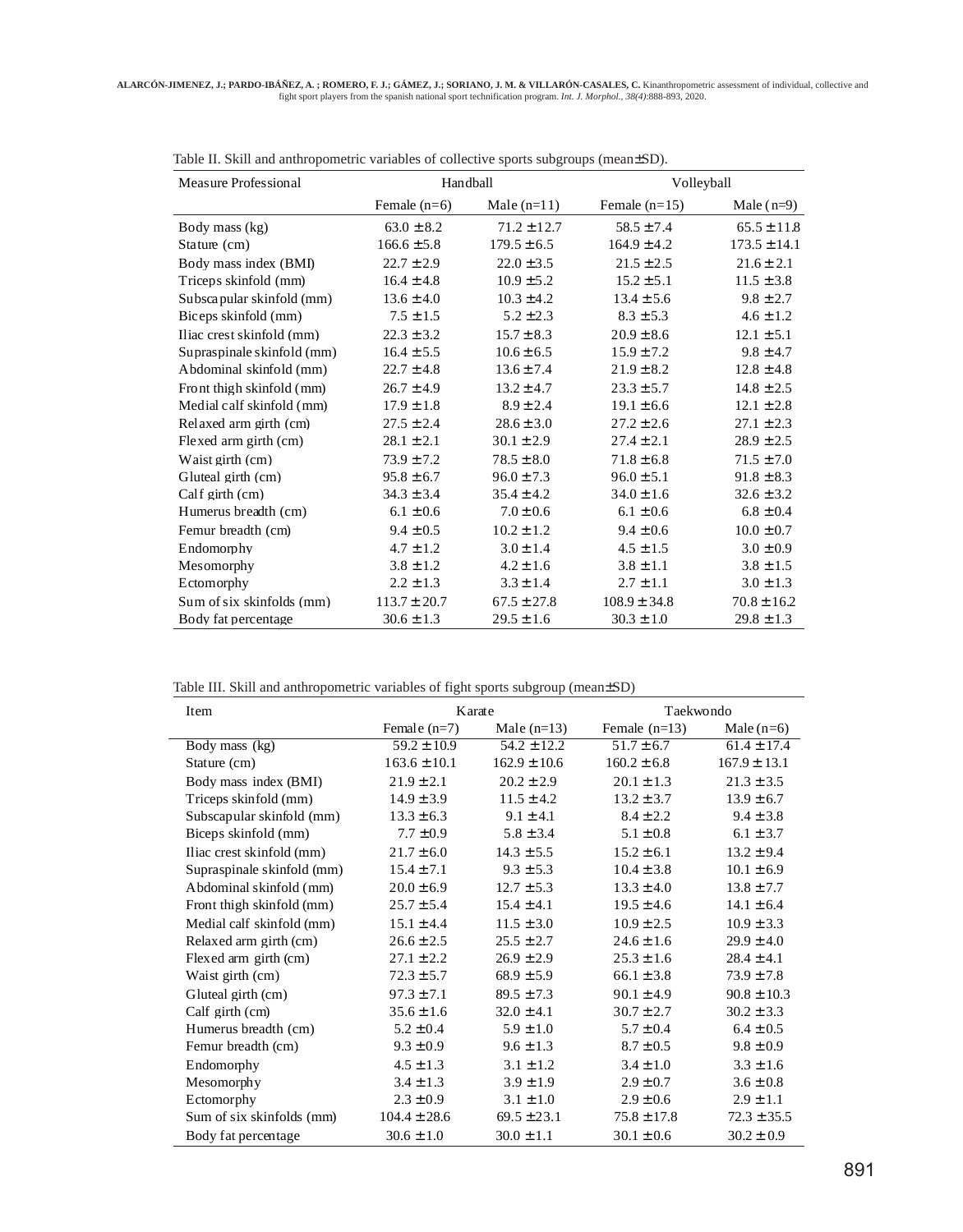swimmers (Table I) (Prestes *et al*., 2006; Pérez *et al*., 2006; Vitor & Böhme, 2010). Body fat percentage values are important since they determine the buoyancy and the amount of energy swimmers must expend to simply stay on water surface (Fernández *et al*., 2002; Cabañas Armesilla & Esparza Ros). Female and male athletes from our study were central and ectomorph somatotypes, respectively (Table I), with similar values to those of the study by Muñoz *et al*. (2008). Furthermore, no significant differences exist between the data in Table I and senior sport players of former Olympic Games, as compiled by Cabañas Armesilla & Esparza Ros.

For collective sports, handball players were taller and heavier compared to volleyball players (Table II). The results in Table II reflect that female and male handball players were characterized as endomorphic-mesomorph and mesomorphic-ectomorph, respectively, in agreement with previous reports (Fernández Paneque & Alvero Cruz, 2006; Uezu *et al*., 2008). On the other hand, female and male volleyball players were characterized as endomorphicmesomorph and central, respectively (Table II). Our findings regarding body height and BMI of handball players are also in agreement with formerly published data (de Hoyo Lora *et al*., 2008; Cabral *et al*., 2011; Milic *et al*., 2012).

For fighting sports, weight and stature in our study were similar to those reported in the work by Pieter & Falcó. Which evaluated the same age range. Kazemi *et al*., (2006), detected that in all weight categories, the average height of championship medalists of male taekwondo was higher than the category average. Our results show that female and male taekwondo fighters had the same central somatype while female and male karate fighters were characterized as endomorphic-mesomorph and central, respectively (Table III). For taekwondo, several studies have reported that junior male are ectomorph contrary to the endomorphy for adult male; junior and adult female are ectomorph and endomorph, respectively (Kazemi *et al*., 2006; Pieter & Falcó).

In conclusion, anthropometric variables are a useful tool to evaluate human body shape, composition and proportionality and to detect sporting talent.

## **ACKNOWLEDGMENTS**

The authors thank all the people who have made this work possible, especially the Cheste Sports Technification Center, the technical staff of each of the sports under study and all the athletes who participated in the study.

**ALARCÓN-JIMENEZ, J.; PARDO-IBÁÑEZ, A. ; ROMERO, F. J.; GÁMEZ, J.; SORIANO, J. M. & VILLARÓN-CASA-LES, C.** Evaluación cineantropométrica en deportistas individuales, colectivos y de lucha, del programa nacional español de tecnificación deportiva. *Int. J. Morphol., 38(4)*:888-893, 2020.

**RESUMEN:** En la actualidad, el estudio de los parámetros cineantropométricos es una herramienta importante tanto para la selección temprana del talento como para evaluar la eficacia de un programa de capacitación. Este estudio tuvo como objetivo determinar las características antropométricas, los indicadores de composición corporal y los componentes somatotípicos de deportistas y deportistas individuales (atletismo, natación y triatlón), colectivos (balonmano y voleibol) y de lucha (karate y taekwondo) del Centro Valenciano de Tecnificación Deportiva. Este estudio involucró a un total de 62 hombres y 56 mujeres, se dividieron en tres subgrupos, que incluyen deportes individuales (atletismo, natación y triatlón), colectivos (balonmano y voleibol) y peleas (karate y taekwondo). La evaluación se realizó de acuerdo con la establecida por la Sociedad Internacional para el Avance de la Cineantropometría (ISAK). Para los hombres, el valor más alto de la respiración del fémur, la ectomorfia y los pliegues de la pantorrilla y el muslo frontal se obtienen para triatletas, atletismo, voleibol y karate, respectivamente. Los valores más altos de tríceps, bíceps y pliegues abdominales, circunferencia relajada del brazo, endomorfia y porcentaje de grasa corporal se muestran para el taekwondo, mientras que los otros valores más altos se obtienen con balonmano. Para las mujeres, el mayor valor de la ectomorfía se obtiene para el atletismo. Los parámetros cineantropométricos identificados son útiles cuando se comparan entre deportes y subgrupos deportivos para la selección de sujetos y para ayudar en su evaluación del rendimiento.

**PALABRAS CLAVE: Antropometría; Balonmano; Voleibol; Atletismo; Natación; Triatlón; Karate; Taekwondo.**

## **REFERENCES**

- Ackland, T. R.; Blanksby, B. A.; Landers, G. & Smith, D. Anthropometric profiles of elite triathletes. *J. Sci. Med. Sport, 1(1)*:52-6, 1998.
- Atkinson, G. *What is Thing Called Measurement Error? In: Reilly, T. & Marfell-Jones, M. (Eds.). Kinanthropometry VIII.* The proceedings of the 8 the International Conference of the International Society for the Advancement of Kinanthropometry (ISAK). London, Taylor & Francis, 2003. pp.3-14.
- Cabañas Armesilla, M. D. & Esparza Ros, F. *Compendio de Cineantropometría.* Madrid, CTO, 2009.
- Cabral, B. G. A. T.; Cabral, S. A. T.; Toledo, I. V. R. G.; Dantas, P. M. S.; de Miranda, H. F. & Knakcfuss, M. I. Antropometria e somatotipo: fatores determinantes na seleção de atletas no voleibol brasileiro. *Rev. Bras. Ciênc. Esporte, 33(3)*:773-46, 2011.
- de Hoyo Lora, M.; Sañudo Corrales, B. & Carrasco Páez, L. Determinación del somatotipo En jugadores infantiles de voleibol: validez domo criterio de selección de jóvenes talentos deportivos. *Rev. Bras. Cineantropom. Desempenho Hum., 10(3)*:255-60, 2008.
- Fernández Paneque, S. & Alvero Cruz, J. R. La producción científica en cineantropometría: datos de referencia de composición corporal y somatotipo. *Arch. Med. Deporte, 23(111)*:17-35, 2006.